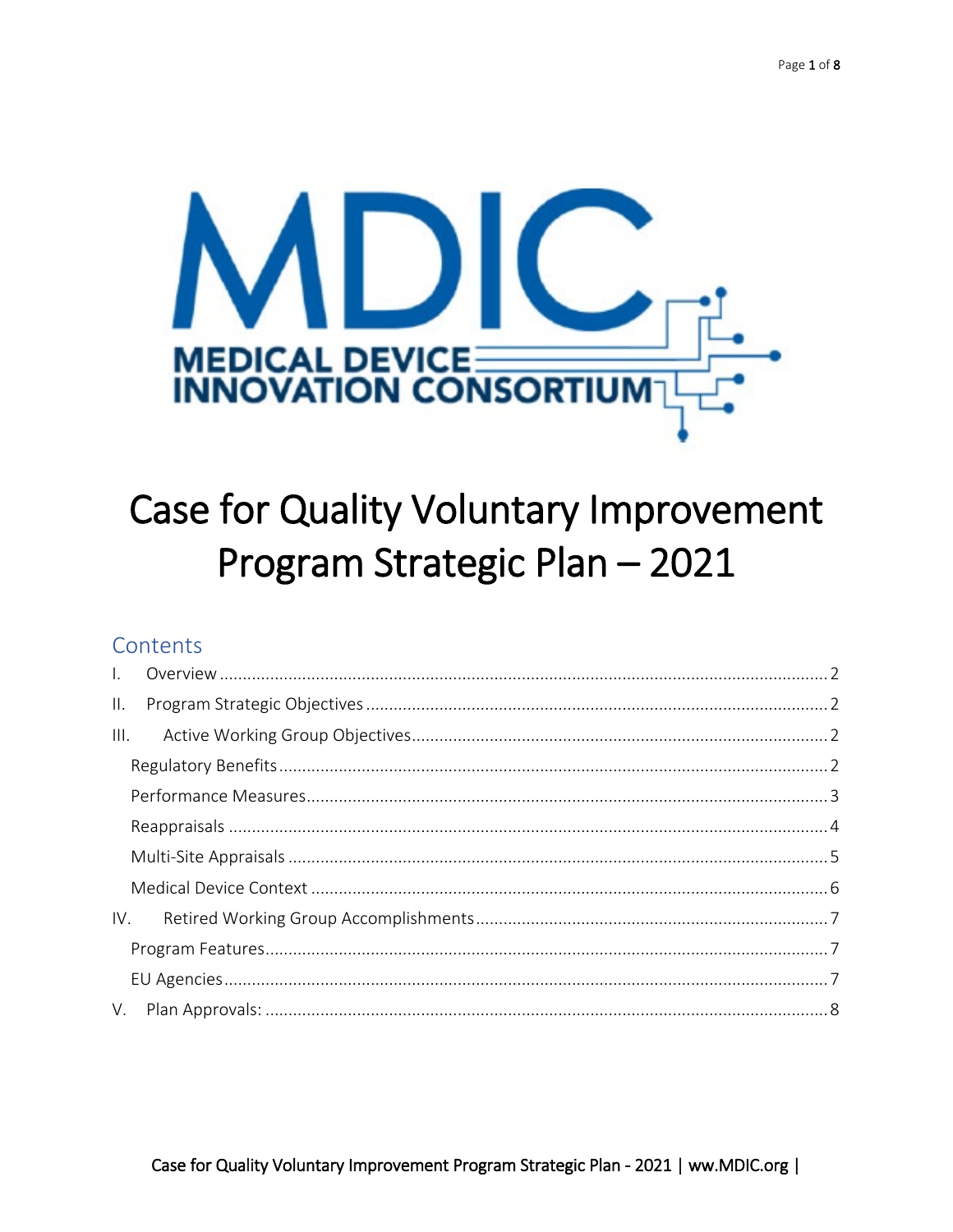### <span id="page-1-0"></span>I. Overview

This document describes the overall strategic plan as defined by the Case for Quality Collaborative Community (CfQcc) Voluntary Improvement Program (VIP) Governing Committee (GC). The Program's strategic objectives are then filtered into Working Group (WG) objectives. The WGs will create recommendations and outputs (i.e., documents, communication, etc.) to achieve those objectives. Updates on the CfQcc VIP will be provided in MDIC public forums throughout the year.

## <span id="page-1-1"></span>II. Program Strategic Objectives

The following are the CfQcc VIP objectives for 2021:

- Align CfQcc VIP Governing Committee structure with CfQcc VIP Program Charter approved December 2020. (2021 Q2)
- Complete update to Concept of Operations for CfQcc VIP (2021 Q2)
- Transition from pilot to program via formal public announcement (2021 Q2)
- Further develop aspects of the program through WGs (2021 Q4)
	- o Define CfQcc VIP WG activities (2021 Q1)
	- o Define topics within/outside the scope of work for CfQ VIP WG (2021 Q2)
- Continue to enroll new sites into the program (2021 Q4)

## <span id="page-1-2"></span>III. Active Working Group Objectives

WG objectives are categorized as follows:

- $\bullet$  1.X = short-term
- $\bullet$  2.X = long-term
- $3.X =$  parking lot

#### <span id="page-1-3"></span>Regulatory Benefits

1.1 Objective: To identify, develop, test, and finalize any additional regulatory benefits in consideration for participants of the Program.

- 1.1 Target Date:
	- o CY 2021 Q2/Q3
- 1.1 Deliverables:
	- o Identify in a final report the effectiveness of regulatory benefits achieved in VIP (for both manufactures and FDA).
	- o Investigate gaps in knowledge for how to use VIP regulatory benefits.
	- o Define guidelines for when and how to use regulatory benefits considerate of industry and FDA.
	- o Update VIP 30-day change notice template.

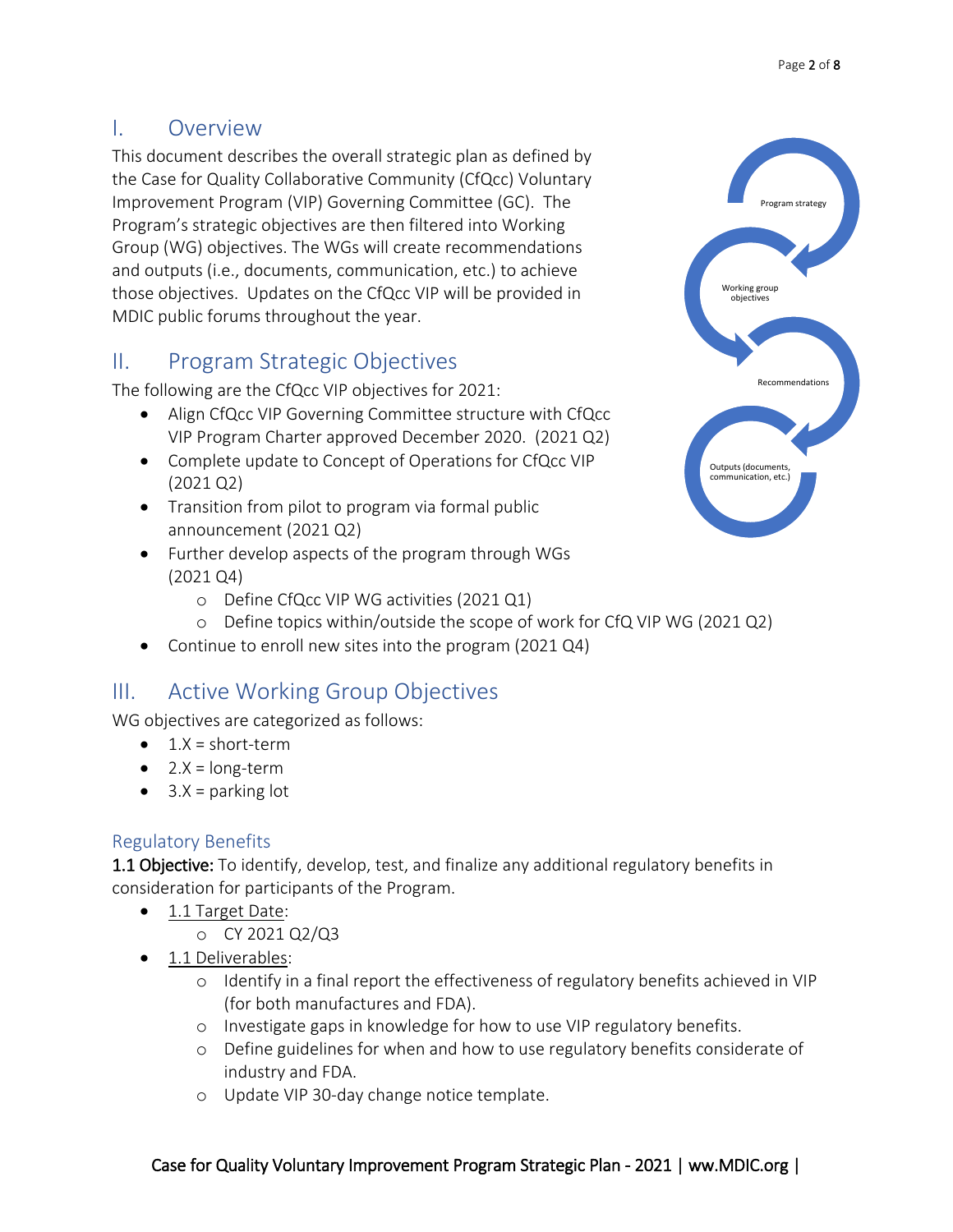- o Update VIP 180-day site change submission template.
- 2.1 Objective: Identify, develop, test, and finalize new regulatory benefits in the Program.
	- 2.1 Target Date:
		- o CY 2021 Q3/Q4
	- 2.1 Deliverables:
		- o Investigate and potentially develop a VIP design change benefit.
		- o Investigate and potentially develop a VIP 510(k) benefit.
		- o Investigate and potentially develop a VIP contract manufacturer benefit.
		- o Investigate opportunities for new VIP regulatory benefits.

- WG has defined a regulatory benefit development lifecycle (including a pilot phase).
- WG has developed clear guidelines for applying new and existing regulatory benefits, tools, and templates.
- WG has defined success metrics for benefits.
- WG is tracking success metric actuals against targets.
- WG considers a variety of regulatory benefits.

#### Accomplishments:

- Reviewed, tested, and provided input to the current revisions of:
	- o Streamlined 30-day change notice document
	- o Streamlined site transfer submission
	- o Streamlined original PMA manufacturing module

#### <span id="page-2-0"></span>Performance Measures

**1.1 Objective**: Clarify performance report activity, value, and expectations.

- 1.1 Target Date:
	- o CY 2021
- 1.1 Deliverables:
	- o Define the intent of collecting performance metrics in the performance report.
	- o Provide guidelines to organizations in identifying which metrics to share that best meet the intent of the performance report.
	- o Investigate potential case study opportunities.
- 2.1 Objective: Define correlations between the performance report and the CMMI model.
	- 2.1 Target Date:
		- o CY 2021
		- o *Need to further define in 2021, identify partner to do heavy lifting, WG to review*
	- 2.1 Deliverables:
		- o Investigate any correlations performance measures and model capabilities.
		- o Test the program hypothesis (continuous improvements against the CMMI model will help organizations improve their performance and product quality).
- **3.1 Objective:** Implement improvements to the performance report template and process.
	- 3.1 Target Date:
		- o N/A
	- 3.1 Deliverables: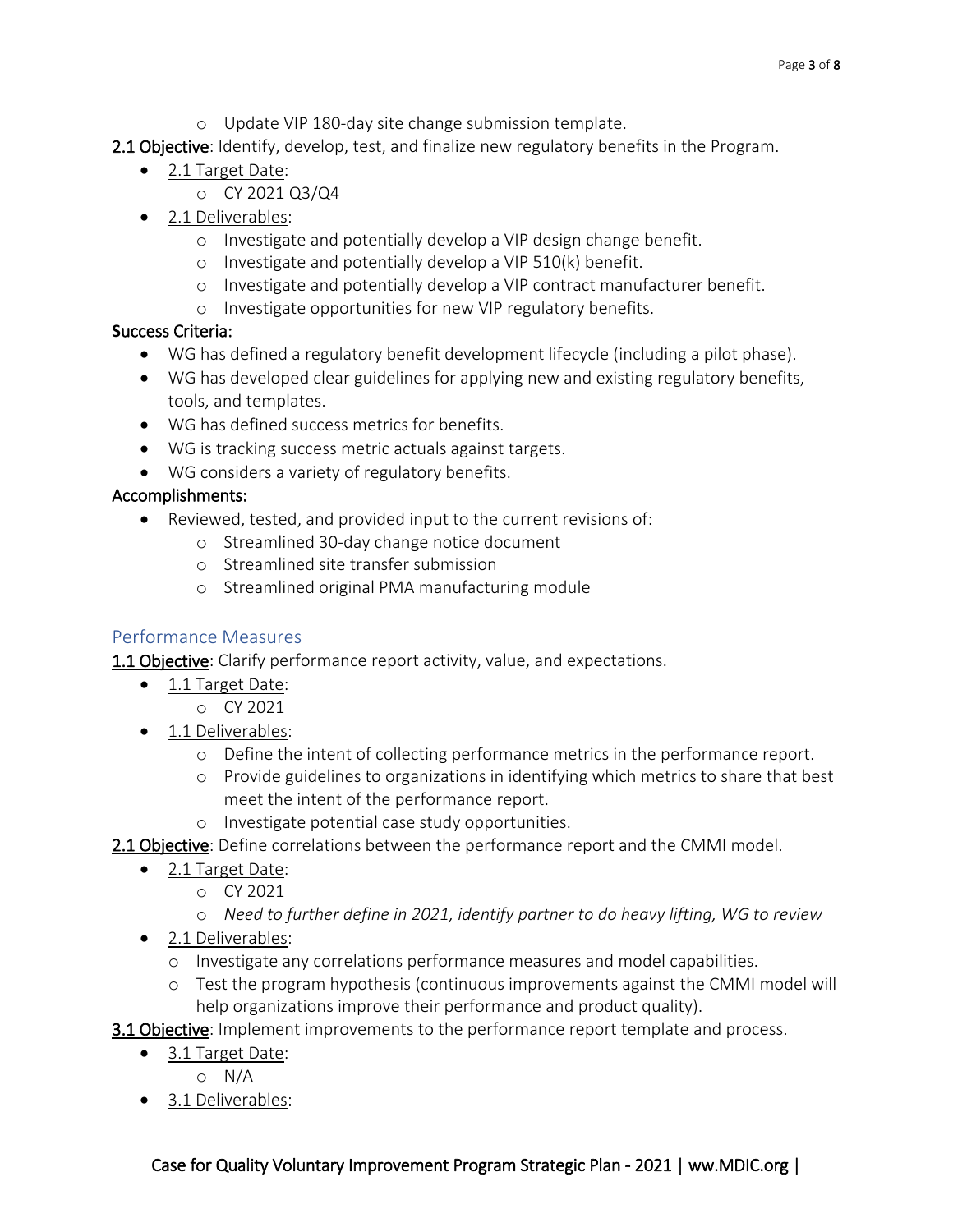- o Re-evaluate the seven domains of quality provided by the MDIC Analytic Outcomes working group.
- o Investigate a method of sharing an industry performance benchmarking view for organizations.

- WG has developed clear guidelines and case studies for how to use the performance report and identify metrics that best meet the intent of the performance report.
- WG has investigated correlations between the performance report and the CMMI model.
- WG considers and incorporates improvements to the performance report template, process, and data analysis methodologies.
- WG actively collaborates with other WGs as needed.

#### Accomplishments:

- Shared performance report data.
- Analyzed overall submissions for themes.
- Reviewed initial guidelines.
- Helped shift participants from compliance-oriented metrics to quality-oriented metrics.

#### Sunset Condition:

• If/when able to converge with MDIAS.

#### <span id="page-3-0"></span>Reappraisals

**1.1 Objective:** Identify the nuances of conducting reappraisals.

- 1.1 Target Date:
	- o CY 2021 Q2
- 1.1 Deliverables:
	- o Define guidelines for considering multi-site appraisals across Y2+ sites.
		- Collaborate with the Multi-Site Appraisals WG.
	- o Define guidelines for completing quarterly check points for reappraisals, including the submission of the performance report.
		- **Collaborate with the Performance Measures WG.**
	- o Define guidelines for a reappraisal improvement journey.
- **1.2 Objective:** Investigate the incorporation of virtual activities in reappraisals.
	- 1.2 Target Date:
		- o CY 2021 Q2
	- 1.2 Deliverables:
		- o Define guidelines for when and how to leverage a virtual, onsite, or mixed virtual/onsite approach in reappraisals during COVID-19 and post-pandemic.
- 2.1 Objective: Identify the broader program requirements for reappraisal activities.
	- 2.1 Target Date:
		- o CY 2021 Q4
	- 2.1 Deliverables:
		- o Define guidelines for reappraisal activities as it relates to regulatory benefits.
			- E.g. greater transparency, selection of PAs, objective evidence.
			- Collaborate with the Regulatory Benefits WG.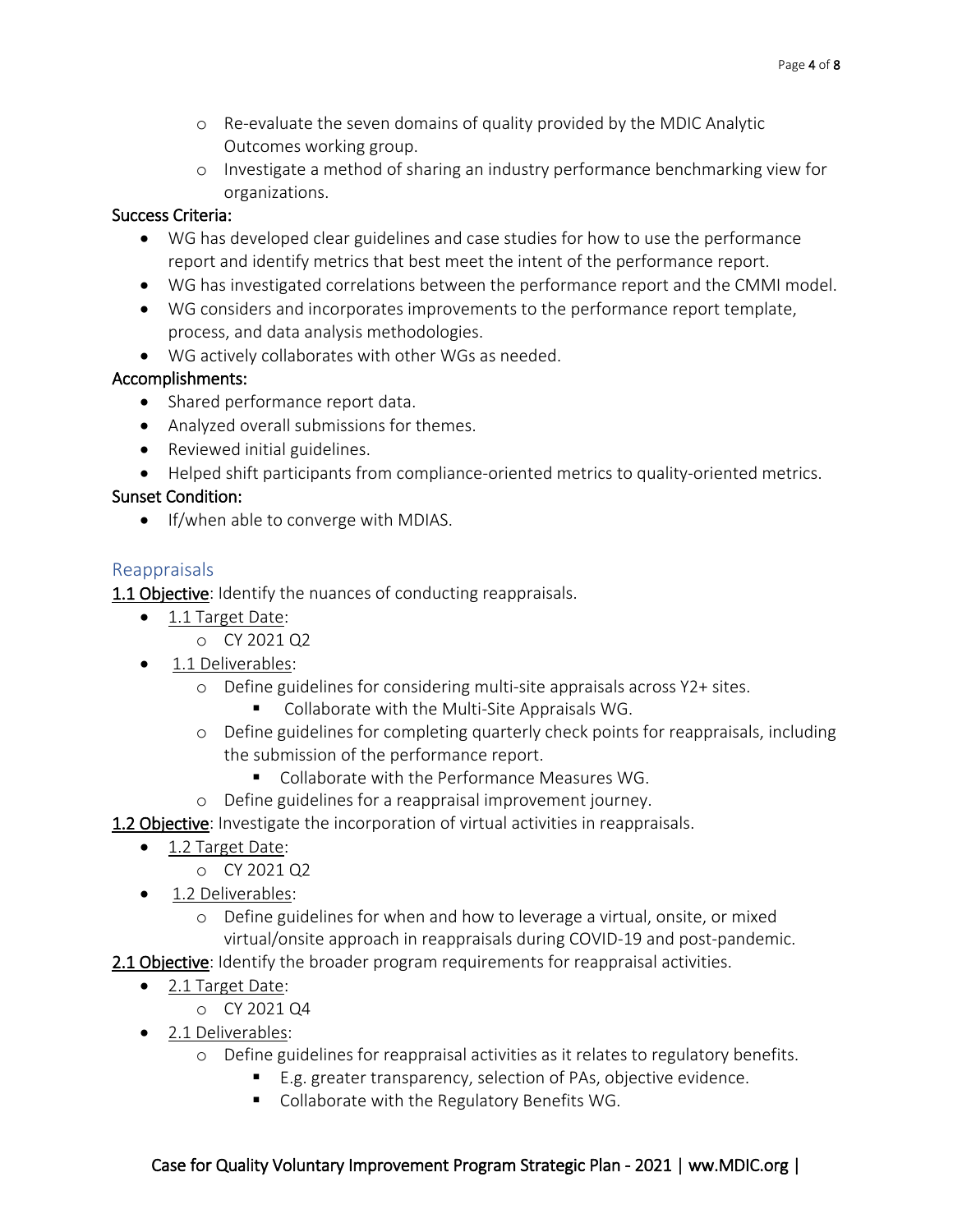- o Define requirements for post-appraisal engagement and escalation points.
- o Define guidelines for when/how the frequency/approach of reappraisals can change in relation to other program engagement activities.
	- Collaborate with the Performance Measures WG.
	- Collaborate with the Regulatory Benefits WG.

- WG has developed clear guidelines for conducting reappraisals.
- WG has provided a recommendation to the VIP GC regarding program requirements for reappraisal activities and engagement.

#### Accomplishments:

- Considered flexible tailoring of PAs in Y2.
- Added value with documented objective evidence in Y3.
- Discussed breadth of org scope vs depth of evaluation.
- Drafted initial reappraisal guidelines.

#### <span id="page-4-0"></span>Multi-Site Appraisals

**1.1 Objective**: Complete a retrospective analysis of previous multi-site appraisals.

- 1.1 Target Date:
	- o CY 2021
- 1.1 Deliverables:
	- o Gather, collect, analyze the experience (participants and appraisers) with the multi-site appraisals.
	- $\circ$  Identify in a final report the quantitative and qualitative outcomes and what was effective or not.

1.2 Objective: Investigate the incorporation of virtual activities in multi-site appraisals.

- 1.2 Target Date:
	- o CY 2021
- 1.2 Deliverables:
	- o Define guidelines for when and how to leverage a virtual, onsite, or mixed virtual/onsite approach in multi-site appraisals during COVID-19 and postpandemic.
- 1.3 Objective: Investigate why sites choose (not) to participate in multi-site appraisals.
	- 1.3 Target Date:
		- o CY 2021
	- 1.3 Deliverables:
		- o Investigate in a final report the decision of both single sites and multi-site Sponsors and Coordinators.
- 2.1 Objective: Identify the nuances of conducting multi-site appraisals with reappraisals.
	- 2.1 Target Date:
		- o CY 2021
	- 2.1 Deliverables:
		- o Define guidelines for when and how multiple sites can be considered in a single appraisal.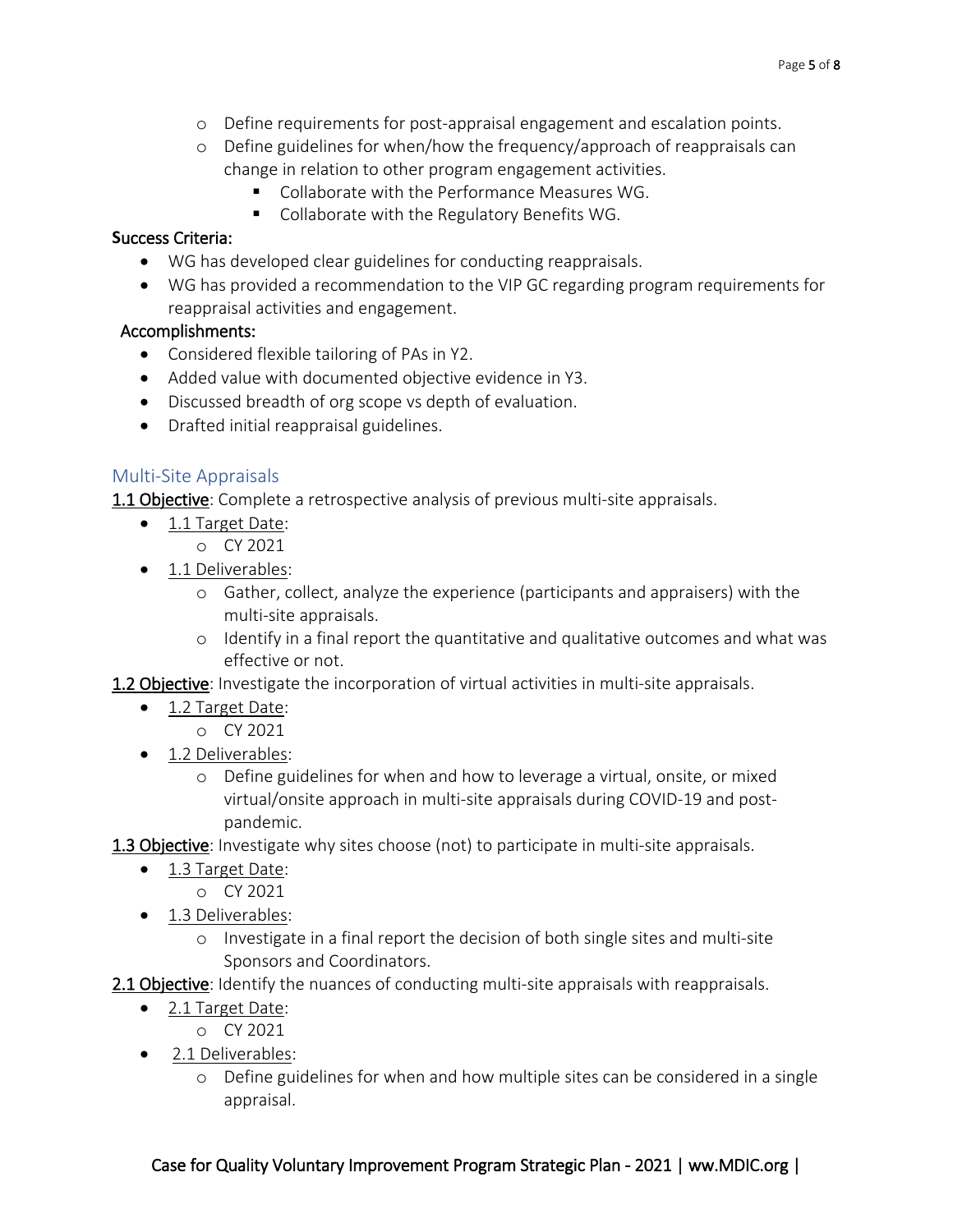- o Define guidelines for considering multi-site appraisals after individual baseline appraisals have been completed.
- o Define guidelines for considering multi-site appraisals across Y1 and Y2+ sites.
	- Collaborate with the Reappraisals WG.
- o Define guidelines for considering a multi-site appraisal when some PAs may not apply to all sites.
- o Define guidelines for completing quarterly check points for multi-site appraisals, including the submission of the performance report(s).
	- Collaborate with the Performance Measures WG.
- o Define guidelines for the delivery of combined and distinct appraisal results in multi-site appraisals.

- WG has developed clear guidelines for conducting multi-site appraisals.
- WG defines the outcomes of both successful and failed multi-site appraisals.

#### Accomplishments:

- Reviewed previous multi-site appraisals.
- Defined conditions for approach to be considered.
- Drafted initial set of guidelines.

#### <span id="page-5-0"></span>Medical Device Context

1.1 Objective: To define, build, and formally develop the additional CMMI model context to support the intended tailoring for the medical device industry.

- 1.1 Target Date:
	- o CY 2021 Q1/Q2
- 1.1 Deliverables:
	- o Complete the development of RDM and EST context.
- 1.2 Objective: Develop broader continuous improvement context that is not specific to a PA.
	- 1.2 Target Date:
		- o CY 2021 Q2/Q3
	- 1.2 Deliverables:
		- o Define guidelines for general continuous improvement efforts.

2.1 Objective: Evaluate opportunities to develop context that can (1) support industry in adopting CMMI continuous improvement opportunities and/or (2) support appraisers in evaluating industry.

- 2.1 Target Date:
	- o CY 2021 Q3/Q4
- 2.1 Deliverables:
	- o Analyze appraisal data for trends that may be opportunities to develop context.
	- o Solicit industry and appraiser feedback for opportunities to develop context.
	- o Investigate in a final report any opportunities to develop context across different categories of industry.
		- Contract manufacturing, sterilization, design, class, size, location, etc.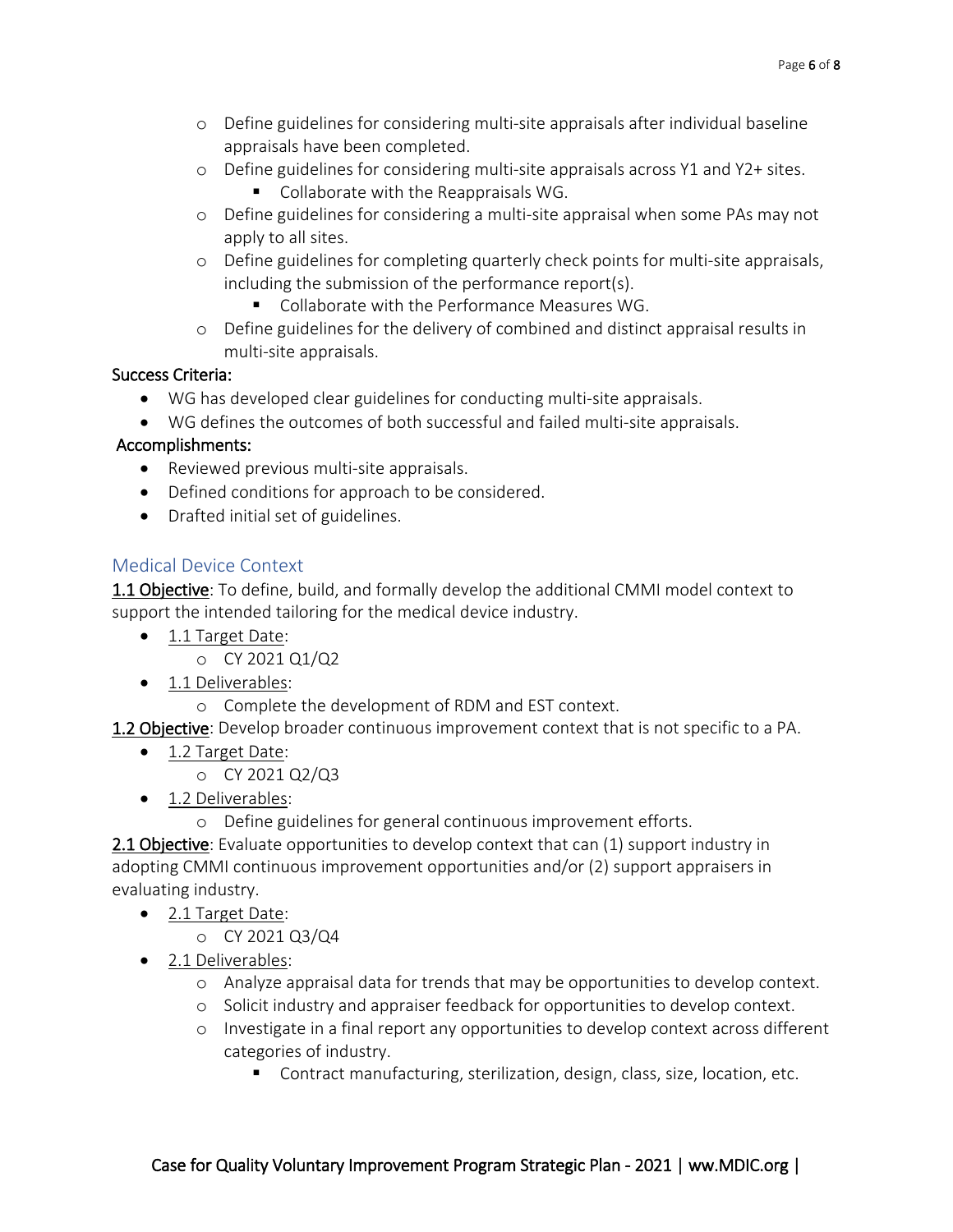- o Investigate in a final report any opportunities to develop context for reappraisals and multi-site appraisals.
	- Collaborate with the Reappraisals WG.
	- Collaborate with the Multi-Site Appraisals WG.
- o Investigate in a final report any opportunities to develop context for different practice group levels within various PAs.
- o Develop a change request board for new opportunities to develop context.
- 2.2 Objective: Evaluate the effectiveness of medical device context.
	- 2.2 Target Date:
		- o CY 2021 Q4
	- 2.2 Deliverables:
		- o Identify in a final report effectiveness of different mechanisms to share information regarding the context being developed by the WG.
		- o Identify in a final report the effectiveness of context developed by this WG.

- WG has defined success metrics for context.
- WG is tracking success metric actuals against targets.

#### Accomplishments:

- Identified PAs for which stakeholders most desired context.
- Began collecting potential content.

#### Sunset Condition:

• If stakeholders do not see value in PA context.

## <span id="page-6-0"></span>IV. Retired Working Group Accomplishments

#### <span id="page-6-1"></span>Program Features

#### Objective:

• To identify, develop, test, and finalize new desired features of the Program, as well as identify, analyze, and resolve any undesirable features of the Program.

#### Accomplishments:

- Updated the MDDAP Internal Appraisal Team Member certification pathway
- Outlined draft of a "Rainy Day" policy

#### <span id="page-6-2"></span>EU Agencies

#### Objective:

• To explore and identify approaches to share the value and success of the Program with EU Agencies, EU medical device groups and associations, and EU device makers.

#### Accomplishments:

- Outlined the high-level approach to have VIP considered by European regulators
- Identified initial inroads to pursue

#### Notes:

• Participants can continue this work unofficially